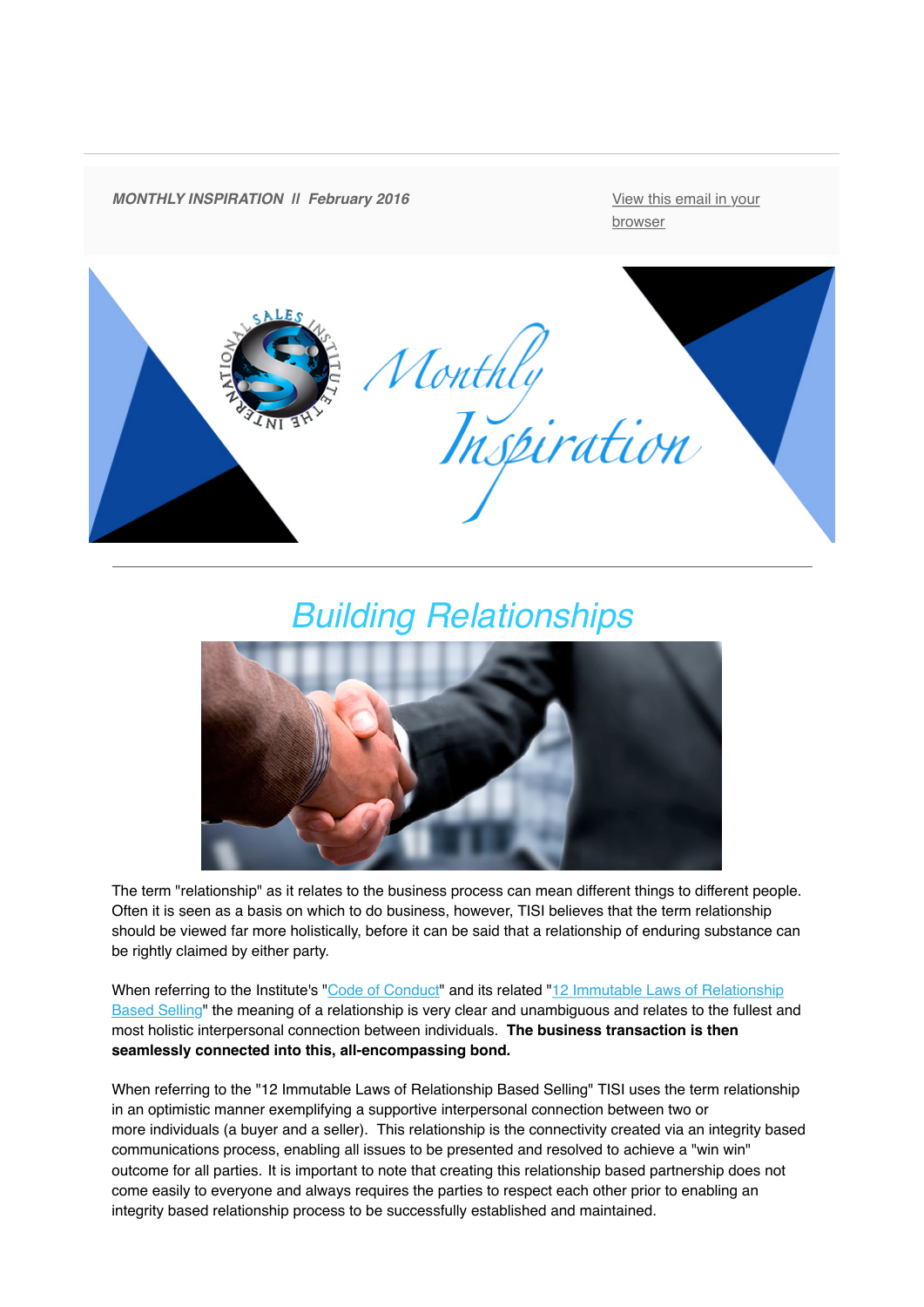Regrettably there is a trend to use Customer Relationship Systems (CRS) to **only** gather relevant information about a business, their trading habits and conditions, credit worthiness and all other manner of business to business information. Information about the individuals making up the business may also sometimes be well documented. **What is usually missing is information about each individual person and their respective behaviour characteristics, how these special people think, feel and respond on an emotional basis**.

Often this type of emotive personal relationship information remains a part of the individual seller's confidential brain system (memory!) and when a seller moves from one territory to another, or worse still, from one company to another, this critical knowledge remains inaccessible and/or permanently lost to the new sales person. If only these CRS systems in all organisations were able to extract this significant, person to person relationship knowledge based on a person's temperament, the ability to maintain a personal relationship with a customer would not continuously be under risk. We maintain that, **the relationship is more important than the sale, and people are more interested in how much we care than in how much we know.**

Before a caring relationship can be established and maintained the seller has to fully understand themselves and the best assistance we can give our members about this need, is to access and study the document in our library called ["Temperament Styles](http://theinternationalsalesinstitute.us11.list-manage.com/track/click?u=933b80e7a2e18bb216f31e81e&id=1d2b2968e3&e=dbf1c93ab8)". In reading the seven temperament styles and their prevalent behaviours you will hopefully find that your usual behaviours are located in several of these styles.

If you are courageous enough to ask a close friend to independently assess your temperament you may be shocked to see a significant difference between how you and your friend asses you. Temperament is how you respond to a situation based on your thoughts, feelings and attitudes. It is not based on rational decisions. The seven temperament styles are:

- Mechanical Men & Women,
- **•** Go Getters,
- Happy Jacks and Jills,
- Sad Sacks.
- Timid Toms and Trinas,
- Know Alls
- **Absent Minded Professors**

If you find your behaviour is spread equally across all seven, don't despair, your condition is treatable. You may just be trying too hard to please everyone.

As a sales professional you will often be meeting with extremely dissimilar individuals who have the right to maintain their beliefs and personality characteristics. As a seller you will need to present your chameleon like capabilities to all around you in order to minimise and eliminate the chance of creating an adversarial and combative interaction by revealing your opposing personal values and beliefs. Some mistakenly refer to this as "the customer is always right" process. More correctly it should be stated that the customer has the right to be whatever they wish to be. If the customer seeks your advice on a matter then they have requested your opinion and now the communication process can change by invitation. You can now state with humility your divergent opinions to that of your customer. However, remain respectful of the customers views throughout these invited discussions.

Too many sellers mistakenly use the phrase: "What you need is......" when speaking with a customer. What they would be far better saying is "What I would like to recommend for your consideration is......." Speaking respectfully and humbly to a customer is always a better approach.

Refer to the "Temperament Styles" to learn how to modify your sales presentation to steer clear of conflict. Enjoy the coming month and do your best to minimise, or better still, eliminate your judgemental desires, no matter how mistaken your customer may be in their expressed opinions.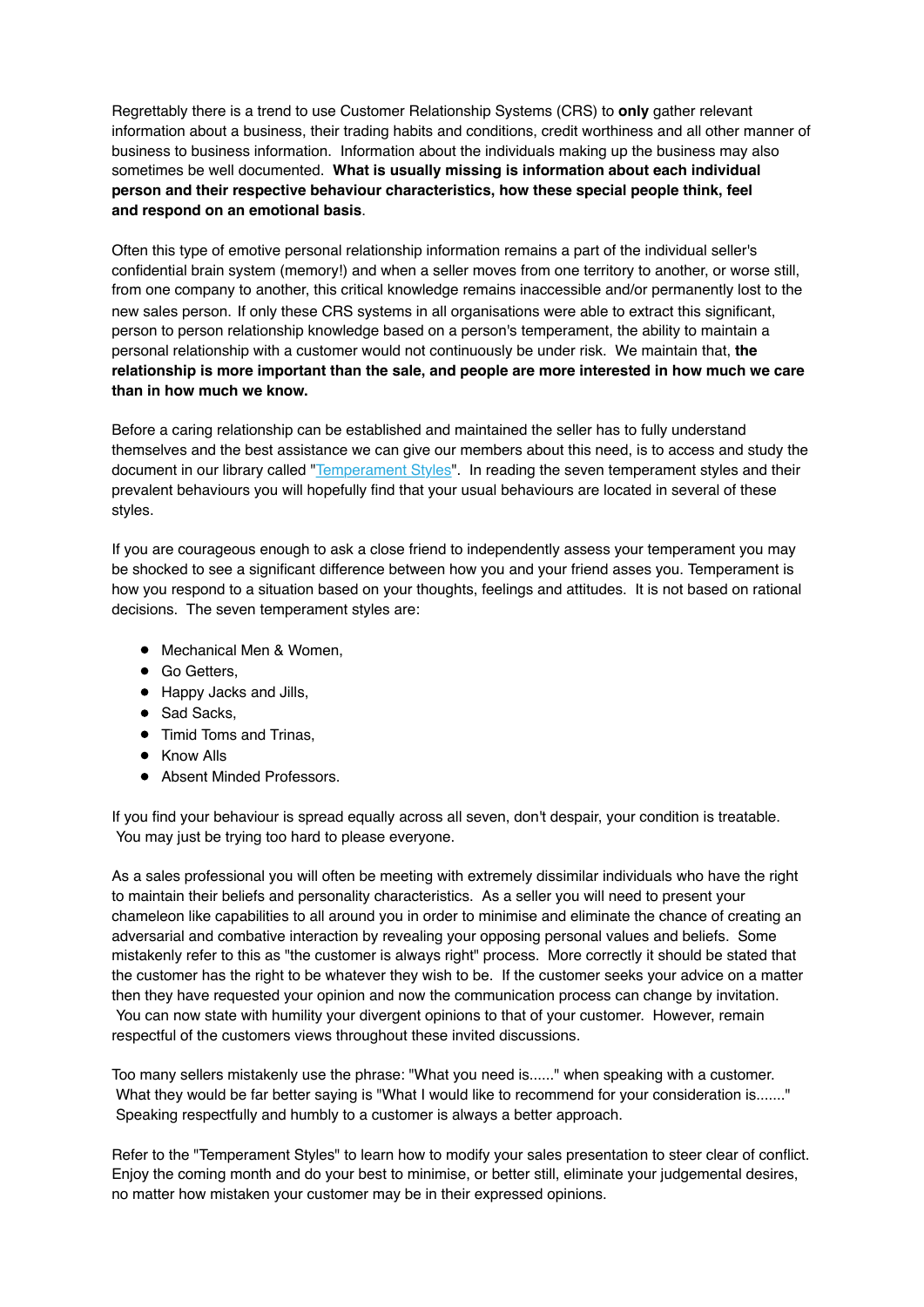We'd be delighted if you sent this amazing information on to your friends & colleagues. One person at a time? Use the "Forward" link in the social media links section below. Multiple people? (Recommended) Use the email forward button.

## **Member offer: Sales Professionals & Sales Managers.**

Purchase a copy of either the Professional Sales Skills Program or the Professional Sales Management Program and **receive 10 complimentary** Professional Sales Memberships, to gift to your colleagues.

This unique DIY program is job & industry specific, designed to complete one of the twelve sections each month, or, more quickly if you wish.

**[Purchase NOW](http://theinternationalsalesinstitute.us11.list-manage.com/track/click?u=933b80e7a2e18bb216f31e81e&id=e680dfbc41&e=dbf1c93ab8)**

Professional Sales Skills Program - Digital Download - \$250AUD

## **Professional Sales Management Program**



A proactive and instructive program for re-engineering your sales management practices.

Professional Sales Management Program - Digital Download - \$400AUD

**[Purchase NOW](http://theinternationalsalesinstitute.us11.list-manage.com/track/click?u=933b80e7a2e18bb216f31e81e&id=4aa2103c3c&e=dbf1c93ab8)**

*A fraction of the cost of most in-house training courses.*

> **[Check out our Career](http://theinternationalsalesinstitute.us11.list-manage2.com/track/click?u=933b80e7a2e18bb216f31e81e&id=74fa67e804&e=dbf1c93ab8) Opportunities**



You are receiving this email because you enthusiastically agreed to receive our amazing communications.